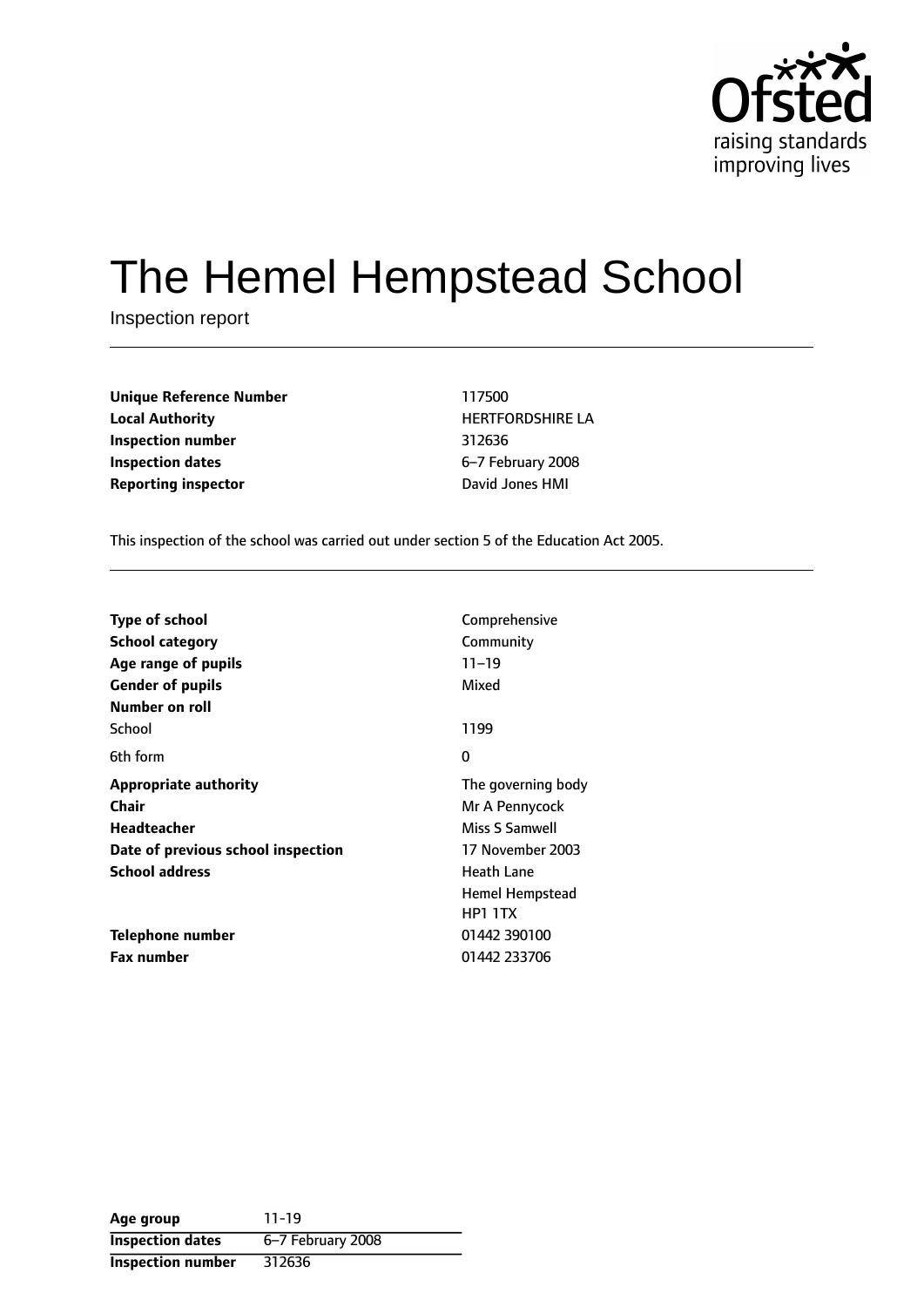.

© Crown copyright 2008

#### Website: www.ofsted.gov.uk

This document may be reproduced in whole or in part for non-commercial educational purposes, provided that the information quoted is reproduced without adaptation and the source and date of publication are stated.

Further copies of this report are obtainable from the school. Under the Education Act 2005, the school must provide a copy of this report free of charge to certain categories of people. A charge not exceeding the full cost of reproduction may be made for any other copies supplied.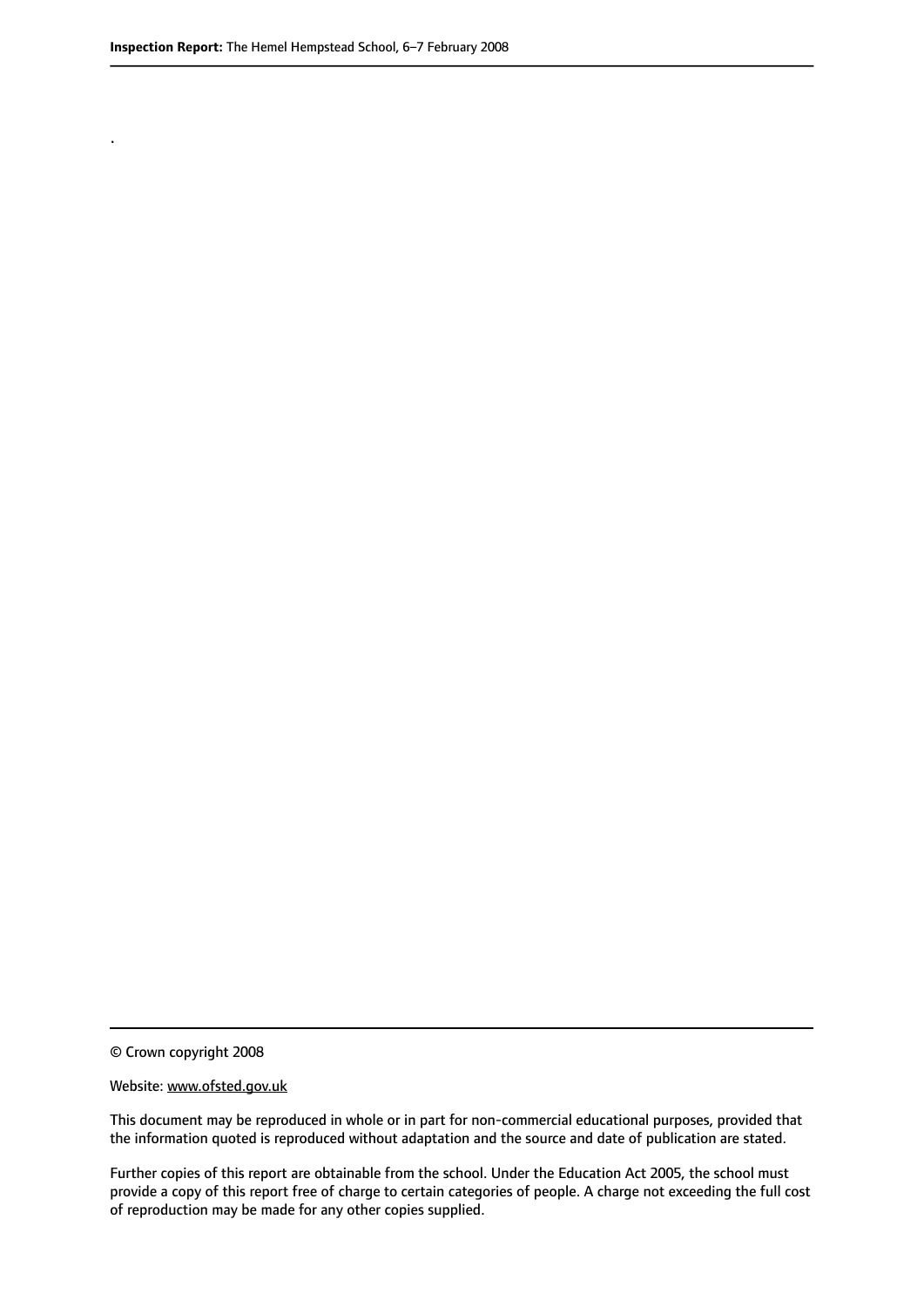### **Introduction**

The inspection was carried out by one of Her Majesty's Inspectors (HMI) and four Additional Inspectors.

### **Description of the school**

Larger than average, the school plays a leading role in a local sixth form partnership. The number of girls on roll has increased for the last three years. The proportion of students from minority ethnic groups and of those who are learning English as an additional language is half the national average. The local area displays an average range of social and economic characteristics. Attainment on entry is just above average.

The proportion of students with learning difficulties and/or disabilities or with a statement of special educational need is below average. The proportion of students known to be eligible for free school meals is average. The school has been awarded: Artsmark Gold, Sportsmark Gold, the Healthy Schools Award and recently Investors in People status has been renewed.

### **Key for inspection grades**

| Grade 1 | Outstanding  |
|---------|--------------|
| Grade 2 | Good         |
| Grade 3 | Satisfactory |
| Grade 4 | Inadequate   |
|         |              |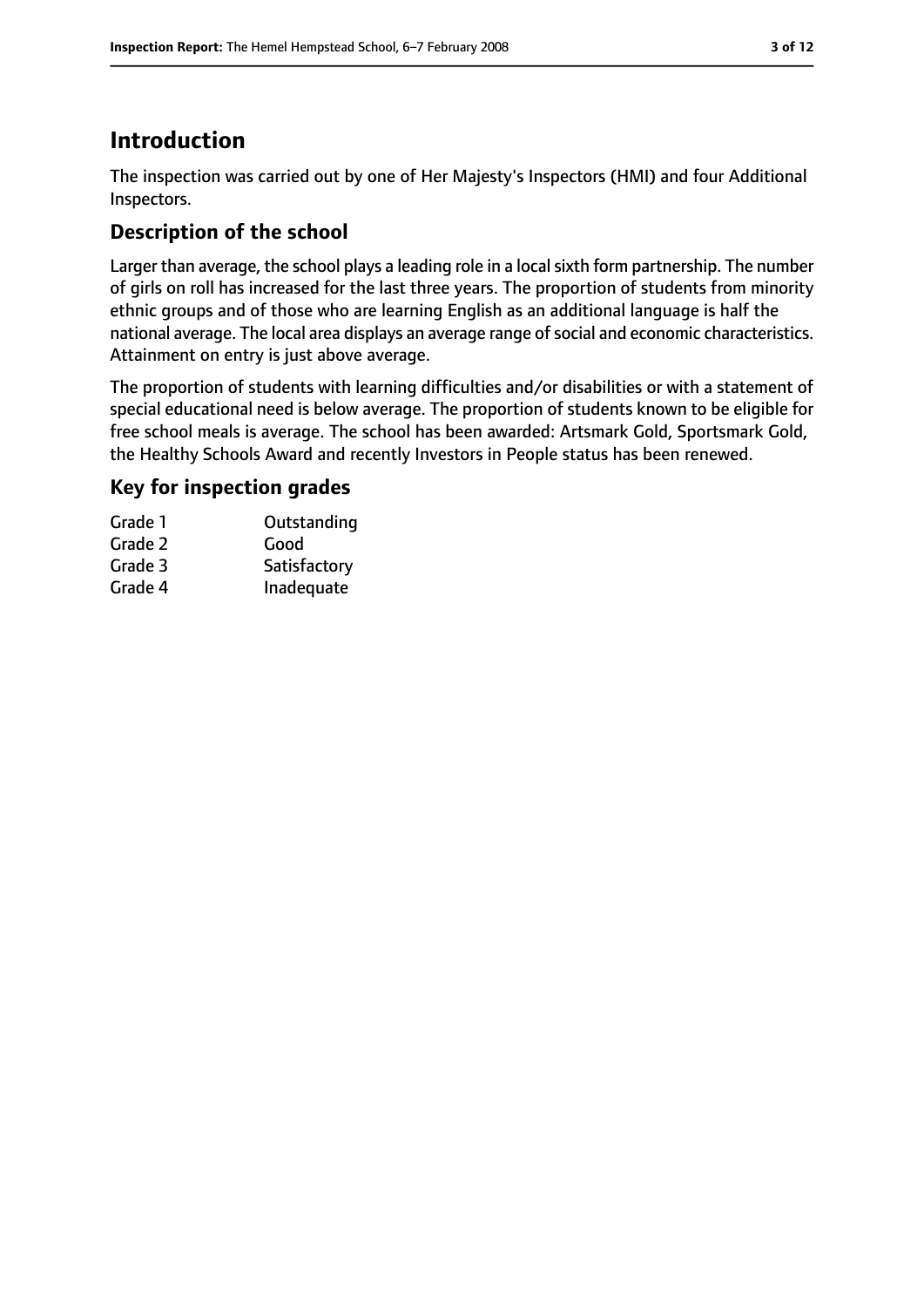### **Overall effectiveness of the school**

#### **Grade: 2**

The quality of education is good with a number of outstanding features. Leadership and management are effective, having brought about a significant improvement in the last two years; the school's capacity to improve is good.

Overall, self-evaluation is good and senior staff have a realistic view of the school's strengths and weaknesses. The headteacher has restructured the senior leadership team effectively; focussed action at GCSE produced outstanding public examination results in 2007.

Senior leaders were invited to observe teaching with HMI. The views they expressed concurred with the judgements given by inspectors. The pupil's excellent attitudes to learning were seen to be a significant asset to the quality of education provided. Teaching and learning are good. The quality of learning and pupil progress is strongest in Years 10 and 11 where questioning and the use of assessment are more systematic. A senior manager was invited to review departmental marking procedures with HMI. The inconsistencies of style and rate of completion evident supported the view expressed by pupils that the academic guidance they receive varies between subjects.

Standards and achievement are good overall and outstanding in Key Stage 4. The results of the 2007 Key Stage 3 national tests remain above both the local authority and national average although outcomes have slipped in recent years.

Attention has been given to the inconsistencies in performance that are evident in English, mathematics and science at Key Stage 3. The marked improvement in GCSE results in recent years has continued. In 2007, more than half of the Year 11 pupils gained ten higher grade GCSEs that included English and mathematics. Results at advanced level have continued to improve. Standards and achievement in the sixth form are good although variations in subject specific outcomes remain and some students underachieve. Although boys were generally more successful than girls, there was no discernable difference between the progress made by those from different ethnic backgrounds. Students with learning difficulties and/or disabilities made outstanding progress.

The students' personal development, their spiritual, moral, social and cultural development and in particular their behaviour are outstanding. Care, support and guidance are outstanding in the main school where the positive impact can be seen in the GCSE results and good in the sixth form. Attendance is above average. Efforts to secure the students' future economic well-being have been enhanced by good 14-19 curriculum development, the good range of extra-curricular opportunities and outstanding GCSE success.

The students are guided towards healthy lifestyles by effective physical education (PE) provision and access to good quality school meals. Procedures for safeguarding learners meet current government requirements.

#### **Effectiveness of the sixth form**

#### **Grade: 2**

The school has a good sixth form, which is increasingly popular. As part of the West Dacorum Partnership for Learning, the school is able to offer well-planned pathways with different entry requirements for students entering in Year 12. Curriculum opportunities are outstanding, with a wide range of traditional AS and A levels being offered, in conjunction with vocational studies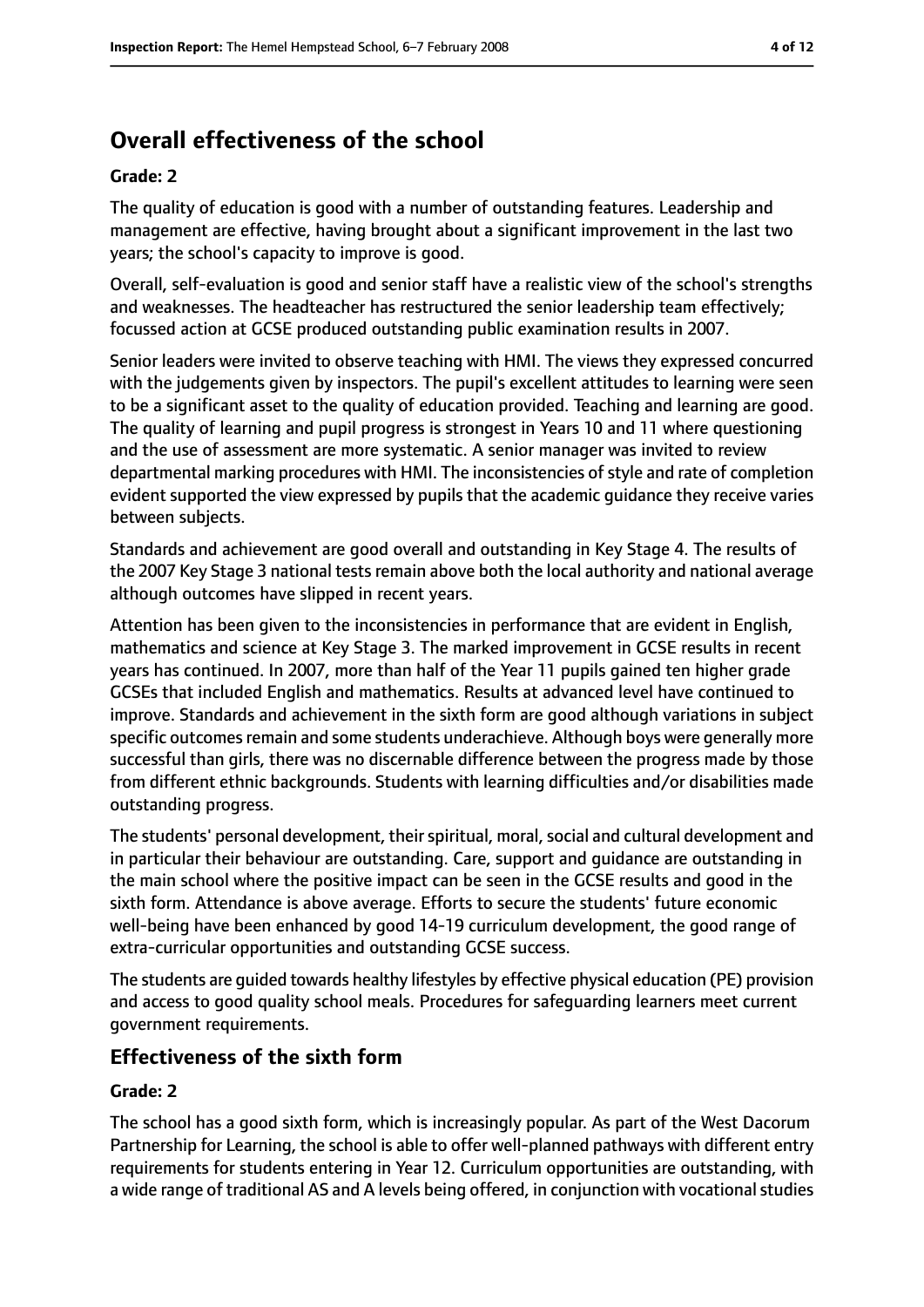and, from 2008, some of the new advanced diplomas. Where two partners jointly deliver a subject, departments have improved their collaboration in order to raise standards.

Good teaching enables students to extend their independent learning skills, and to make good progress. Very positive professional relationships between staff and students result in adult, purposeful learning environments. One student commented that 'staff earn respect here, rather than demand it'. Student progress is carefully monitored, and support provided when targets are not being met. Students are given good opportunities to explore new areas of interest, and to play an important role in the life of the school, such as organising house events. Effective leadership of the sixth form ensures that high expectations are shared with learners and staff to raise achievement further. Students say that they are supported very well, but further academic guidance is required in order to ensure that students are effectively supported in choosing their options.

### **What the school should do to improve further**

- Address the inconsistencies in achievement between subjects in the sixth form.
- Refine the school's monitoring and evaluation procedures to address the variations in achievement in Key Stage 3.
- Improve the consistency of marking across the school.

### **Achievement and standards**

#### **Grade: 2**

#### **Grade for sixth form: 2**

Overall, standards are above average and achievement is good. In 2007, the proportion of pupils reaching the expected levels in the Year 9 national tests was above average in English, mathematics and science. The numbers achieving the higher levels 6 and 7 were also above average in mathematics and science; however, the proportion securing the higher level outcomes in English were below average. Achievement at Key Stage 3 has declined overall since 2005.

In 2007, the Year 11 examination results were the best in the school's history with 84% obtaining five higher grade GCSE, a figure well above the national and local average. More than half of the year group obtained 10 higher-grade GCSE passes that included English and mathematics. Seven students achieved 10 or more  $A/A^*$  passes. The progress made by this year group accelerated significantly in years 10 and 11; overall, pupil progress matched that of those in the most successful 25% of schools nationally. GCSE results have improved significantly in the last two years.

Pupils with special educational needs made greater progress than their peers and the achievement of boys was stronger than that of the girls. GCSE results were significantly above the national average in art and design, business studies, science, dance, design technology, English, geography, mathematics and music.

### **Personal development and well-being**

#### **Grade: 1**

#### **Grade for sixth form: 1**

Personal development and well-being are outstanding. Students are happy, feel safe and enjoy coming to school. The school's supportive and harmonious culture leads to excellent relationships between students and adults. As a result, attitudes to learning are excellent.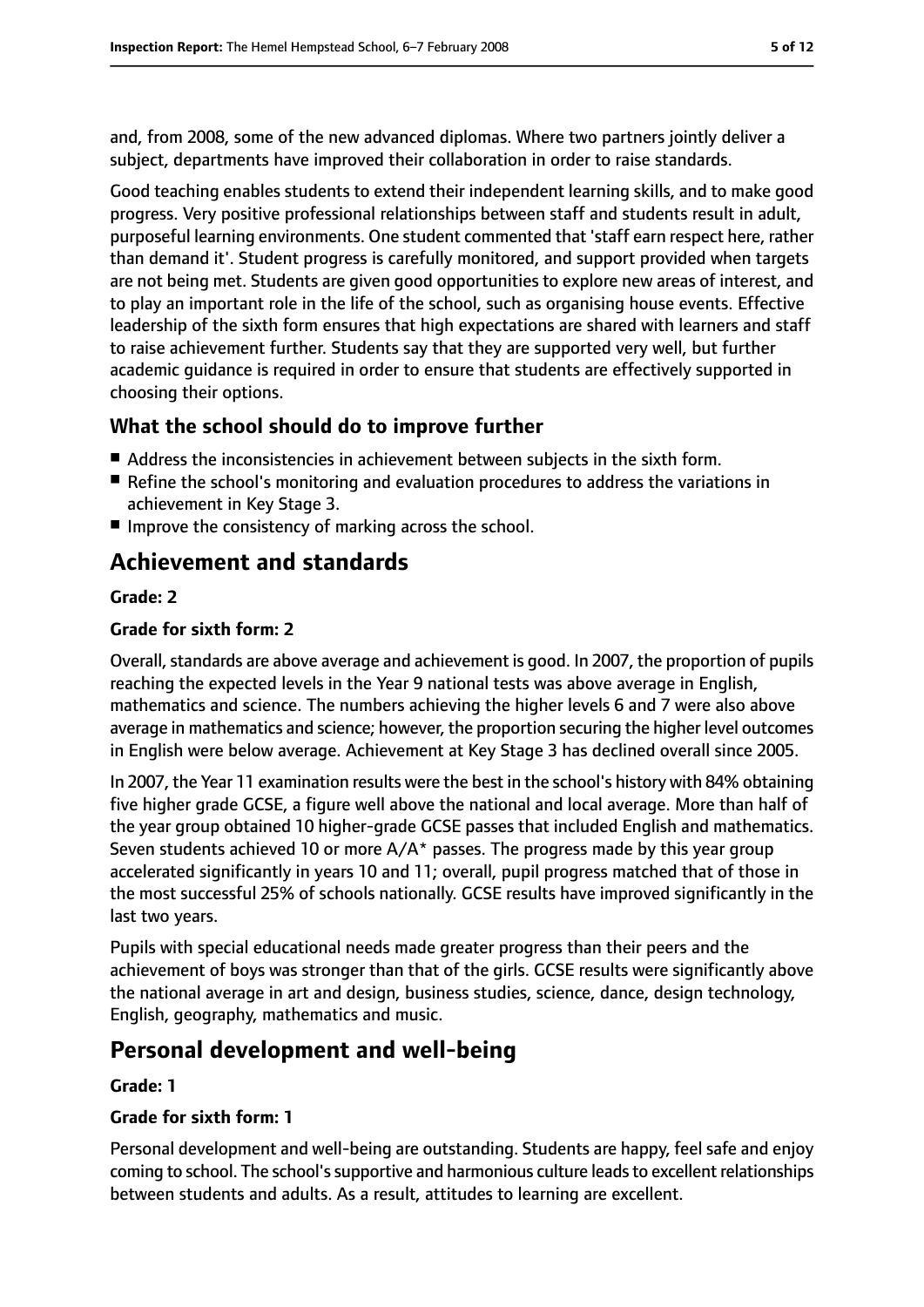Students have a very good understanding of different cultures and beliefs and comment that 'everyone is accepted'. They confirm that there are few incidences of bullying and that school staff take appropriate and effective action to deal with these. Attendance is above the national average and improving.

Students understand the importance of exercise and developing healthy lifestyles. They have influenced the canteen's provision of a healthy diet and secured the lower pricing of fruit. However, students in Year 13 have no formal physical education programme. The school's specialist performing arts status helps to provide an extensive range of extra-curricular activities.

Peer mentoring, the school council, the house system and various charitable activities help students develop an understanding of social concern and responsible citizenship and they willingly take on responsibility. Year 7 students greatly appreciate the introduction of sixth form 'student buddies'.

Students develop good work-related skills through the work experience placements and a good range of curriculum enhancement opportunities. The overwhelming majority of students move on to higher education.

### **Quality of provision**

### **Teaching and learning**

**Grade: 2**

#### **Grade for sixth form: 2**

Teaching and learning are good. The students' excellent attitudes to learning were a positive factor in the extensive sample of lessons observed and the school's significant focus on the quality of learning has clearly helped to raise standards at GCSE. However, there is some inconsistency and variability in performance across the school and within departments. While there are many examples of good and outstanding practice in Years 10 and 11, there have not been comparable developments in the main school at KS3.

The best teaching is very challenging. In these circumstances teachers plan their activities well, employ skilful questioning to engage the students fully in their learning and make every effort to facilitate the independence of students in the learning process. The progress of students in these circumstances was very effectively supported by the teachers' thorough use of assessment and careful analysis of learning. A focus on Key Stage 4 examination courses has enhanced learning in these areas and this has resulted in students making much better progress especially in English and mathematics at GCSE.

Not all teachers make it clear to students what they expect from them in terms of learning, nor provide them with marking that offers constructive feedback on how to improve their work. Where teaching was less effective, the match of task to the students' learning need was inconsistent. One consequence of this is the gradual decline in achievement at Key Stage 3. The progress made by those with learning difficulties and/or disabilities as well as those who are gifted and talented are carefully monitored and well resourced with very good results.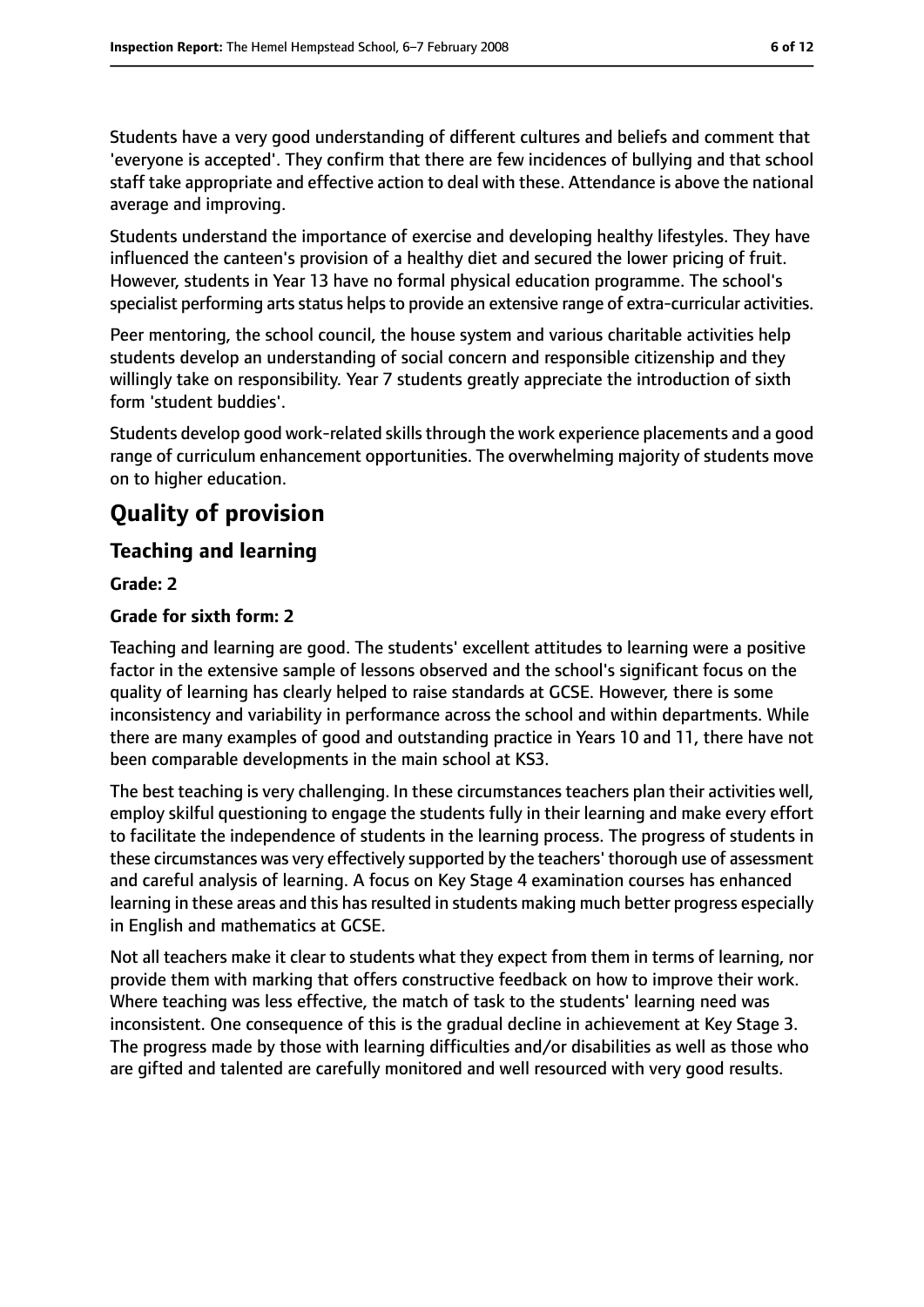#### **Curriculum and other activities**

#### **Grade: 1**

#### **Grade for sixth form: 1**

The curriculum in Years 7 to 9 is broad and balanced. The performing arts specialist provision is a real strength, with dance, music, drama and art all compulsory. This creative aspect is enriching other curriculum areas, and the experience of learners. A growing range of vocational courses at Key Stage 4 has improved the relevance and appropriateness of the curriculum. Pupils are guided onto one of three pathways; courses have been introduced to meet the needs of the full range of learners, including BTEC courses, a vocational GCSE, and specialist qualificationsin information and communication technology. Some pupils are also able to access work related courses at the local college. This outstanding provision has been a significant factor in the examination successes of students aged 16 and the increased numbers of students seeking a place in the sixth form. Those pupils with the aptitude and enthusiasm for extra study are able to access extra specialist arts courses after school. Citizenship is well organized and a superb discussion on crime in a local context was witnessed by one inspector. Extra-curricular provision is a strength of the school.

#### **Care, guidance and support**

#### **Grade: 1**

#### **Grade for sixth form: 2**

Care, guidance and support are outstanding in the main school and good in the sixth form. The school is aware of this difference and it is mainly due to the variations in academic guidance that has resulted in some sixth form students taking advanced level courses that did not match their capabilities.

The welcoming atmosphere that promotes their self-esteem, confidence and good relationships contributes positively to their personal development. Child protection arrangements, systems for safeguarding students and risk assessments meet national requirements.

All students are well known, monitored and supported in pastoral and academic matters. Students receive at least good quality advice and guidance at key transition points as they move through the school. This compliments the very good monitoring procedures giving focused support in a range of settings to assist students in raising their levels of achievement. Vulnerable students and those with a range of different educational needs are very well supported and their progress is often better than other students.

Students' views influence how the school is organised. The students provided a range of examples where the school council's suggestions have been acted upon for example, charitable fund raising, canteen menus and refurbishment of areas of the school.

The students are appreciative of the school, its facilities and the care they receive and note they have 'good teachers, who are friendly, helpful and fair'. The students develop self-confidence and a mature appreciation of the wide range of opportunities offered by the school. Parental responses to the inspection questionnaire were overwhelmingly positive about the school and the care their children receive.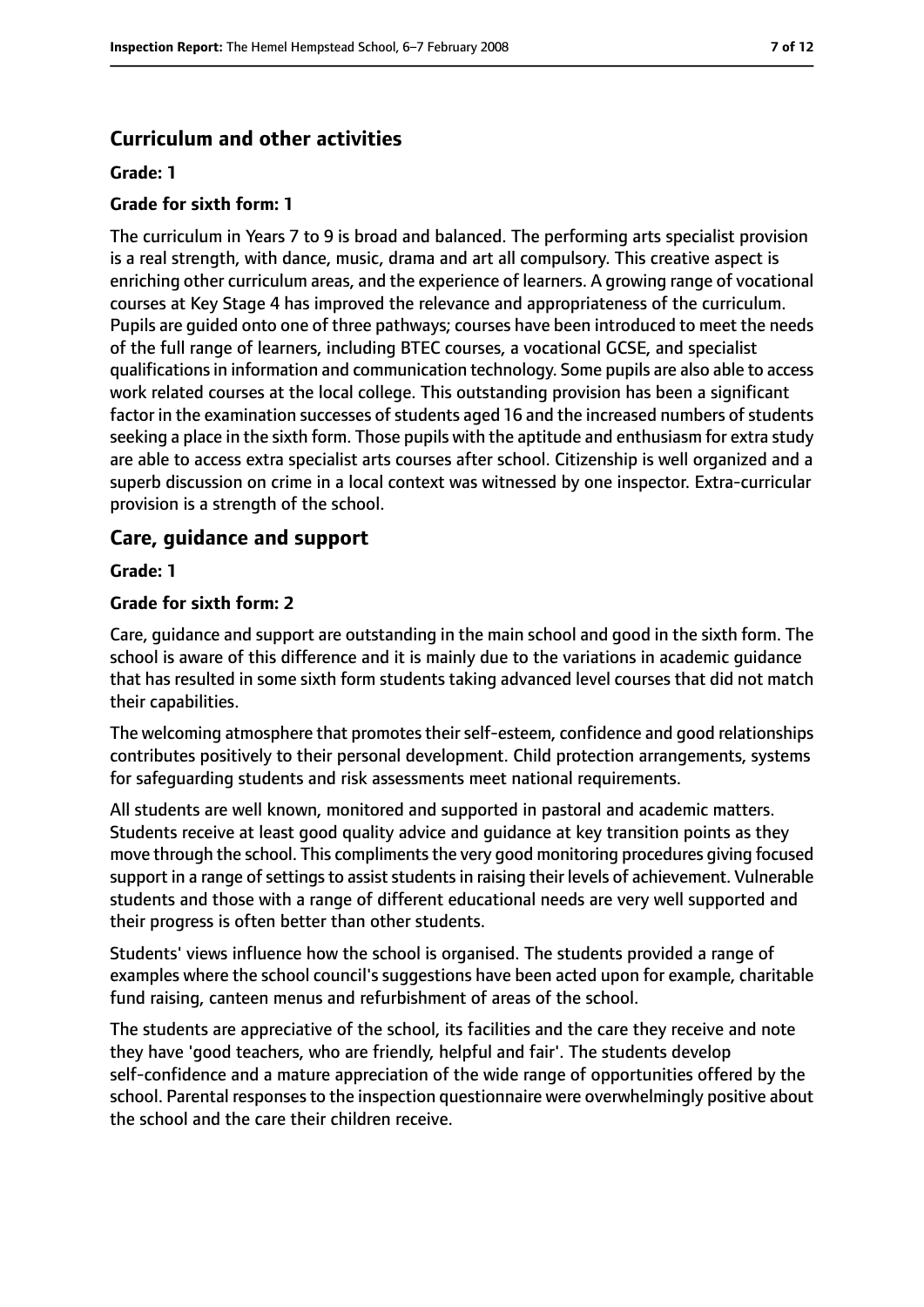### **Leadership and management**

#### **Grade: 2**

#### **Grade for sixth form: 2**

The leadership and management of the school are good. The significant improvement in GCSE results has been the result of the headteacher's well-focussed and pertinent decision to focus on examination outcomes. Quality assurance procedures are robust and the use of assessment information to inform management decisions has improved rapidly. The school development plan is very clear, reflecting agreed priorities; a strong senior management team has been assembled by the headteacher since her appointment.

The performing arts specialist school status has resulted in significant curriculum enhancement and rising standards; the school is seeking a second specialism. Middle management is good overall with some departments and sections of the school more dynamic than others. The leadership and management of the provision for the small numbers of pupils with learning difficulties and/or disabilities are outstanding.

Senior managers direct improvement and promote the well-being of learners through high quality care, guidance and support. The governance of the school is good with a strong focus on the role of the critical friend. Resource management is good and the school runs smoothly on a day-to-day basis. The school provides good value for money overall and this particularly so at Key Stage 4, where the school's major focus has been in the last two years.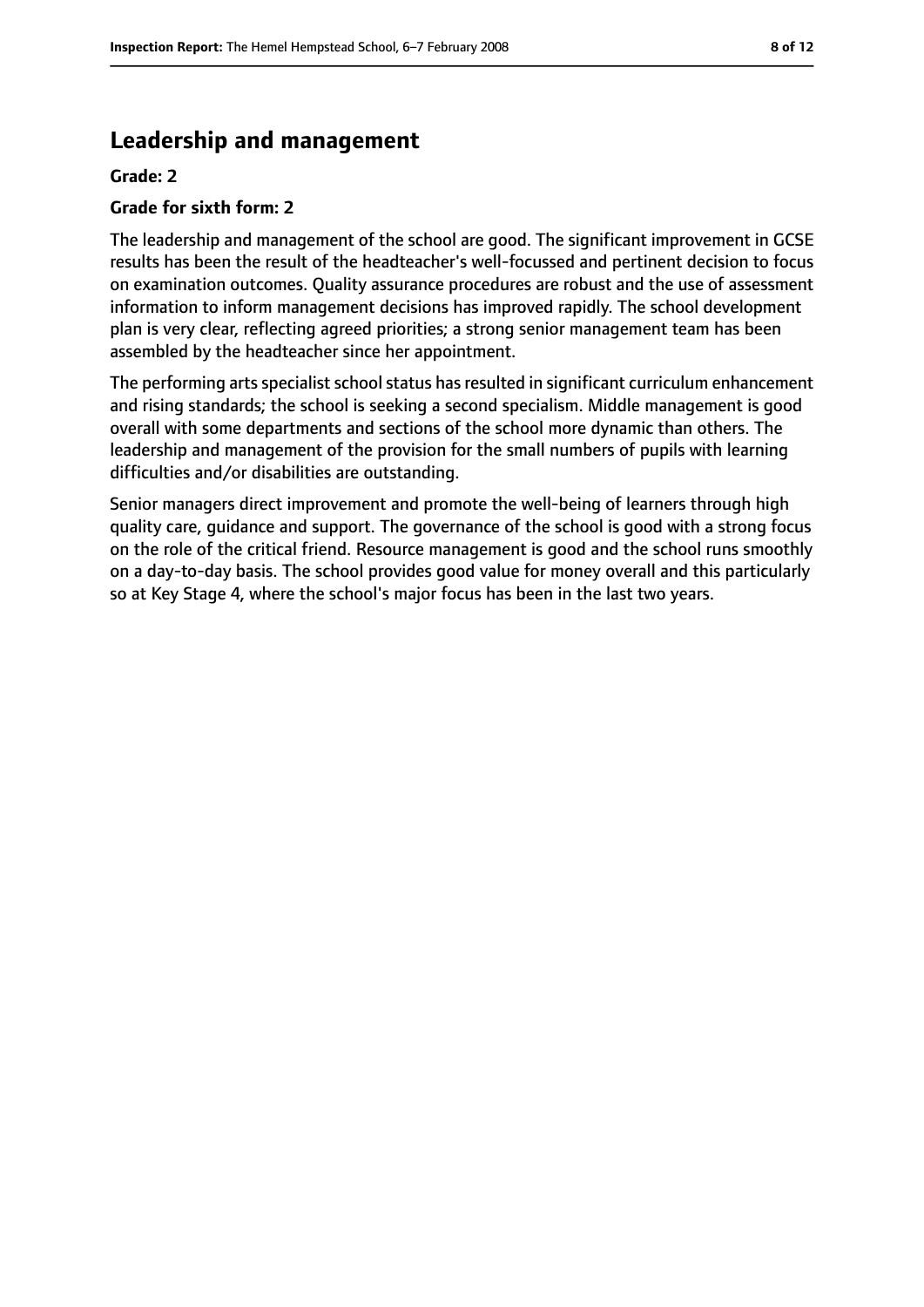**Any complaints about the inspection or the report should be made following the procedures set out in the guidance 'Complaints about school inspection', which is available from Ofsted's website: www.ofsted.gov.uk.**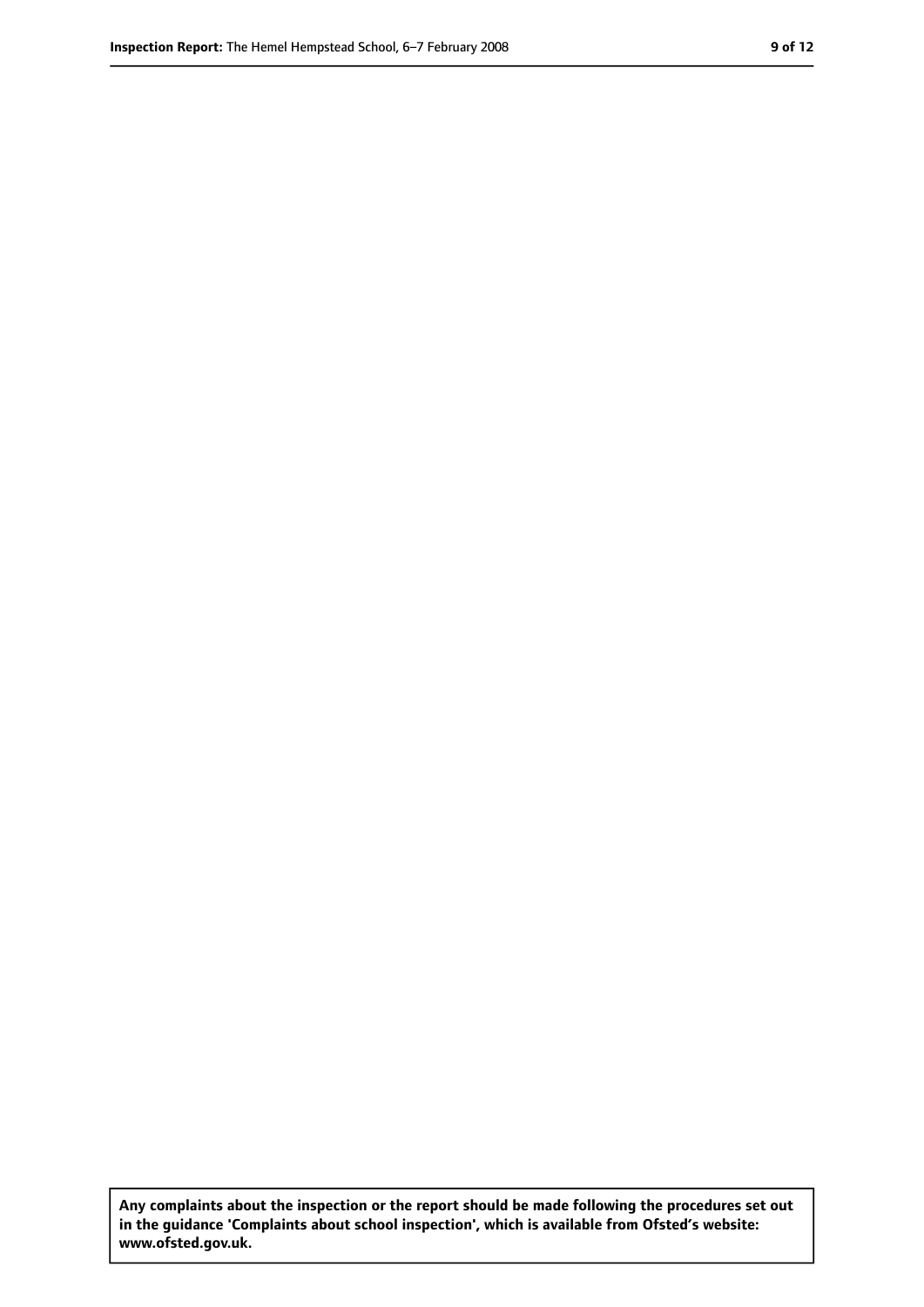#### **Annex A**

### **Inspection judgements**

| Key to judgements: grade 1 is outstanding, grade 2 good, grade 3 | <b>School</b>  | $16-19$ |
|------------------------------------------------------------------|----------------|---------|
| satisfactory, and grade 4 inadequate                             | <b>Overall</b> |         |

### **Overall effectiveness**

| How effective, efficient and inclusive is the provision of<br>education, integrated care and any extended services in meeting<br>the needs of learners? |     |     |
|---------------------------------------------------------------------------------------------------------------------------------------------------------|-----|-----|
| Effective steps have been taken to promote improvement since<br>the last inspection                                                                     | Yes | Yes |
| How well does the school work in partnership with others to<br>promote learners' well-being?                                                            |     |     |
| The capacity to make any necessary improvements                                                                                                         |     |     |

### **Achievement and standards**

| How well do learners achieve?                                                                               |  |
|-------------------------------------------------------------------------------------------------------------|--|
| The standards <sup>1</sup> reached by learners                                                              |  |
| How well learners make progress, taking account of any significant<br>variations between groups of learners |  |
| How well learners with learning difficulties and disabilities make<br>progress                              |  |

### **Personal development and well-being**

| How good is the overall personal development and<br>well-being of the learners?                                  |  |
|------------------------------------------------------------------------------------------------------------------|--|
| The extent of learners' spiritual, moral, social and cultural                                                    |  |
| development                                                                                                      |  |
| The extent to which learners adopt healthy lifestyles                                                            |  |
| The extent to which learners adopt safe practices                                                                |  |
| How well learners enjoy their education                                                                          |  |
| The attendance of learners                                                                                       |  |
| The behaviour of learners                                                                                        |  |
| The extent to which learners make a positive contribution to                                                     |  |
| the community                                                                                                    |  |
| How well learners develop workplace and other skills that will<br>contribute to their future economic well-being |  |

### **The quality of provision**

| How effective are teaching and learning in meeting the<br>full range of the learners' needs?          |  |
|-------------------------------------------------------------------------------------------------------|--|
| How well do the curriculum and other activities meet the<br>range of needs and interests of learners? |  |
| How well are learners cared for, guided and supported?                                                |  |

 $^1$  Grade 1 - Exceptionally and consistently high; Grade 2 - Generally above average with none significantly below average; Grade 3 - Broadly average to below average; Grade 4 - Exceptionally low.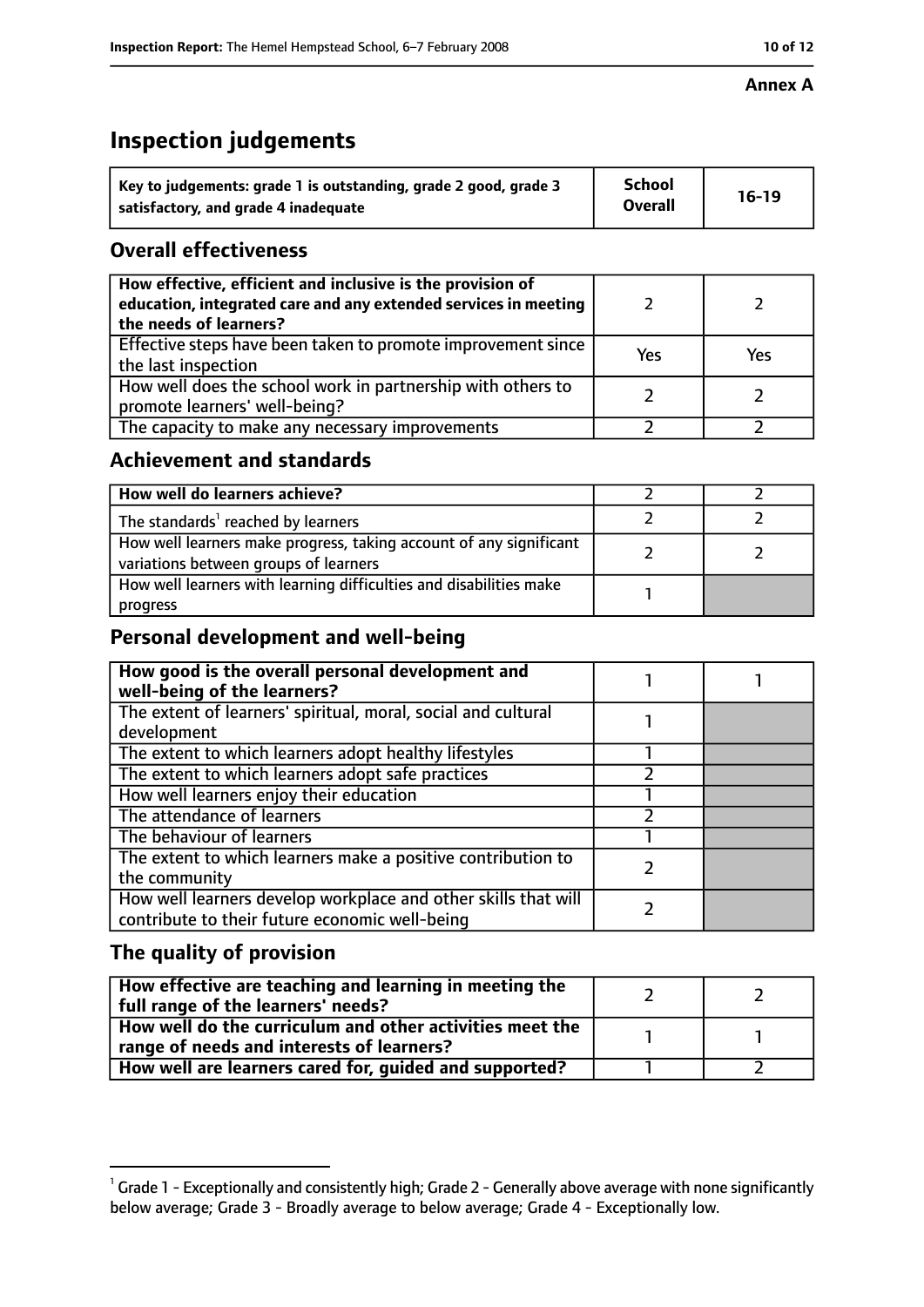#### **Annex A**

## **Leadership and management**

| How effective are leadership and management in raising<br>achievement and supporting all learners?                                                 |               |     |
|----------------------------------------------------------------------------------------------------------------------------------------------------|---------------|-----|
| How effectively leaders and managers at all levels set clear<br>direction leading to improvement and promote high quality of<br>care and education | $\mathcal{P}$ |     |
| How effectively leaders and managers use challenging targets<br>to raise standards                                                                 | 2             |     |
| The effectiveness of the school's self-evaluation                                                                                                  | 7             |     |
| How well equality of opportunity is promoted and discrimination<br>tackled so that all learners achieve as well as they can                        | $\mathfrak z$ |     |
| How effectively and efficiently resources, including staff, are<br>deployed to achieve value for money                                             | $\mathfrak z$ |     |
| The extent to which governors and other supervisory boards<br>discharge their responsibilities                                                     | $\mathfrak z$ |     |
| Do procedures for safequarding learners meet current<br>qovernment requirements?                                                                   | Yes           | Yes |
| Does this school require special measures?                                                                                                         | No            |     |
| Does this school require a notice to improve?                                                                                                      | No            |     |